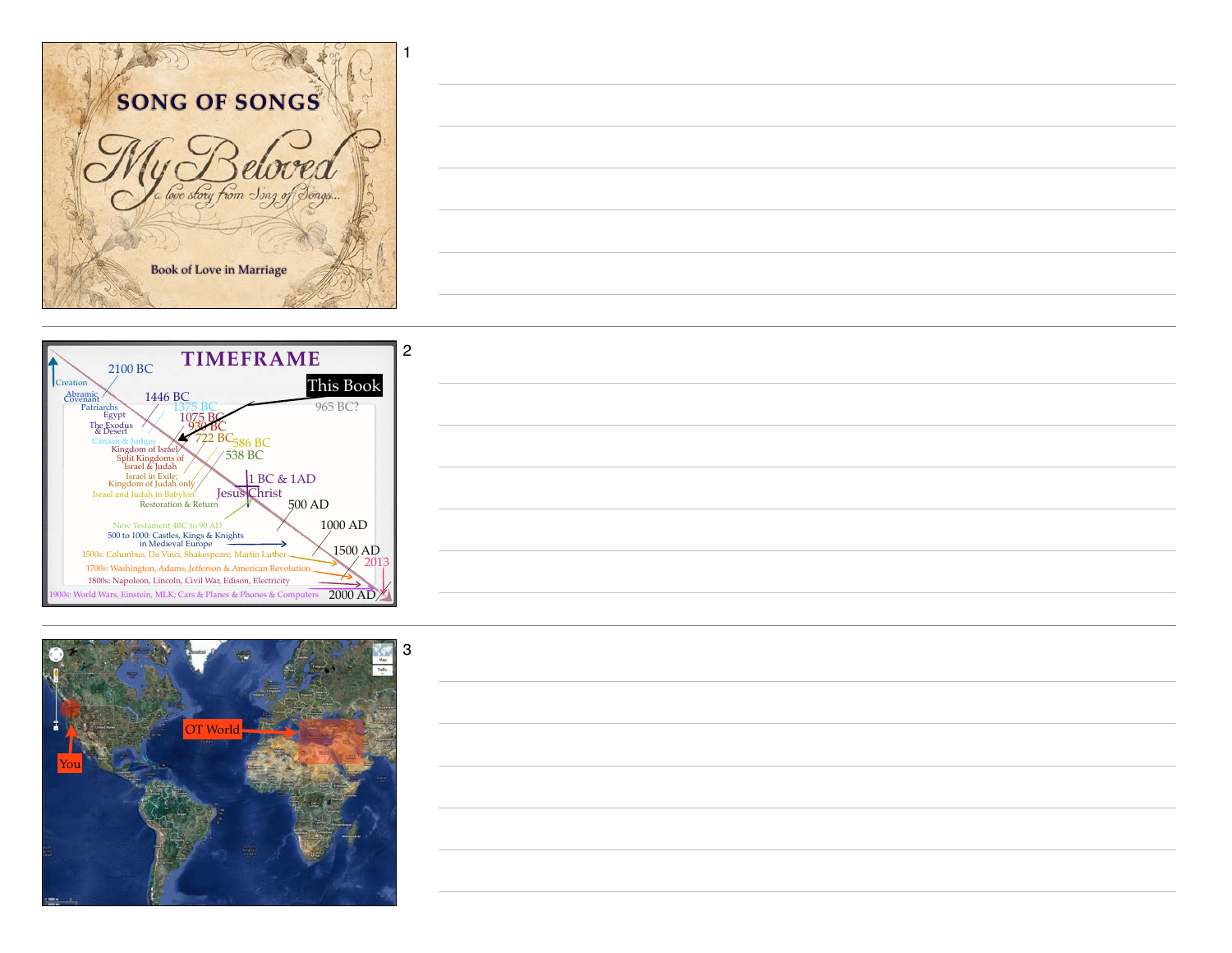



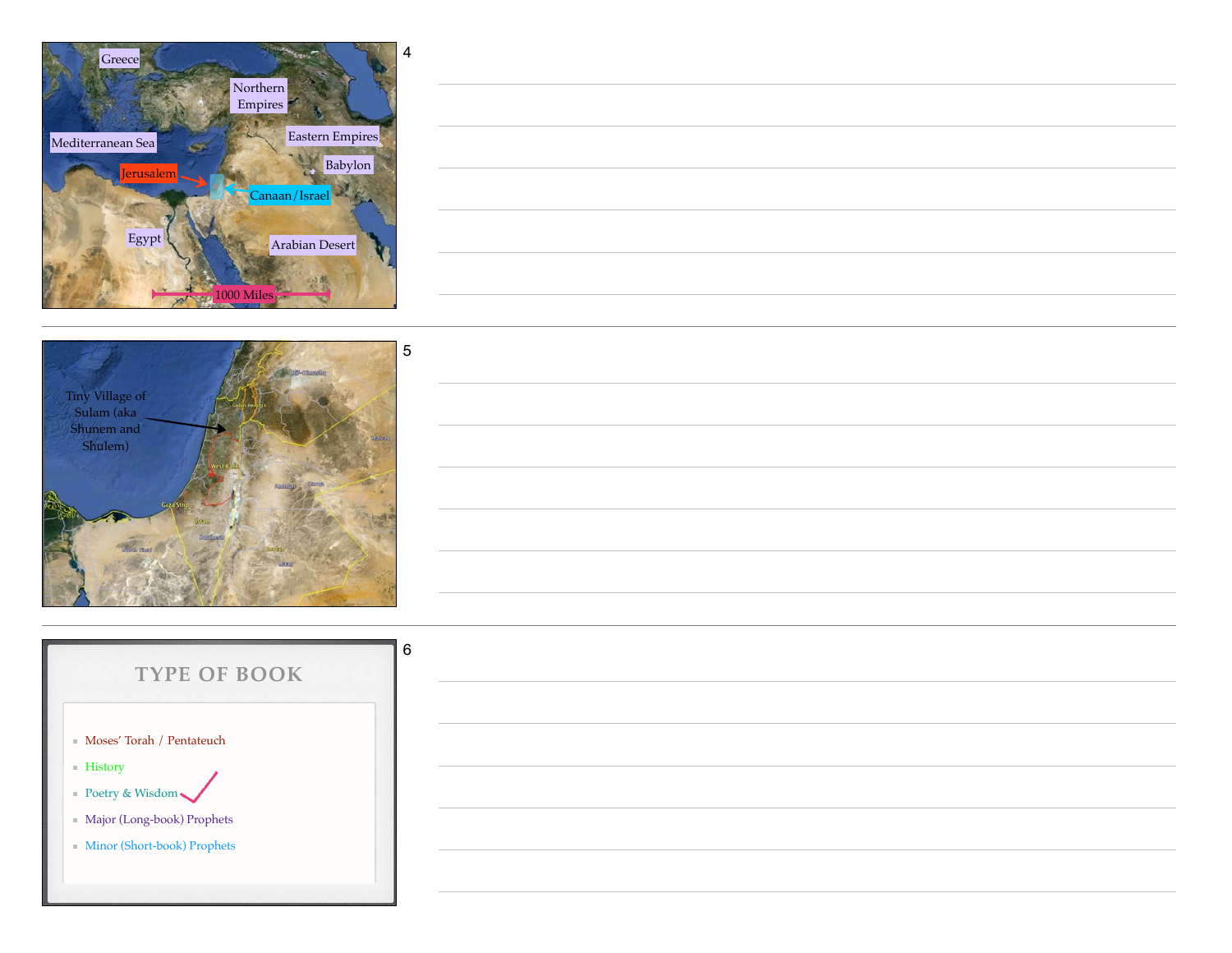| <b>AUTHOR</b>          |  |
|------------------------|--|
| $\blacksquare$ 1:1     |  |
| $\blacksquare$ Solomon |  |
|                        |  |

## **READERS & RECIPIENTS**

8

9

Some people wonder why this book is in the Bible.

"The Song of Solomon, interpreted as a depiction of Christ and the Church, was one of the most commonly taught books of Scripture during the ancient and medieval eras. Rightly interpreted and applied, the Song celebrates one of the most important aspects of human life: marital love, from which human life springs anew. This important theme is deeply rooted in scriptural faith". LSB 1066

## **STORYLINE**

- Chapters 1-3 are a series of memories of the courtship of the Shulamite wife by Solomon.
- Chapter 4 Solomon praises her from head to foot.
- Chapters 5-8 are poetry about the joys of love in marriage.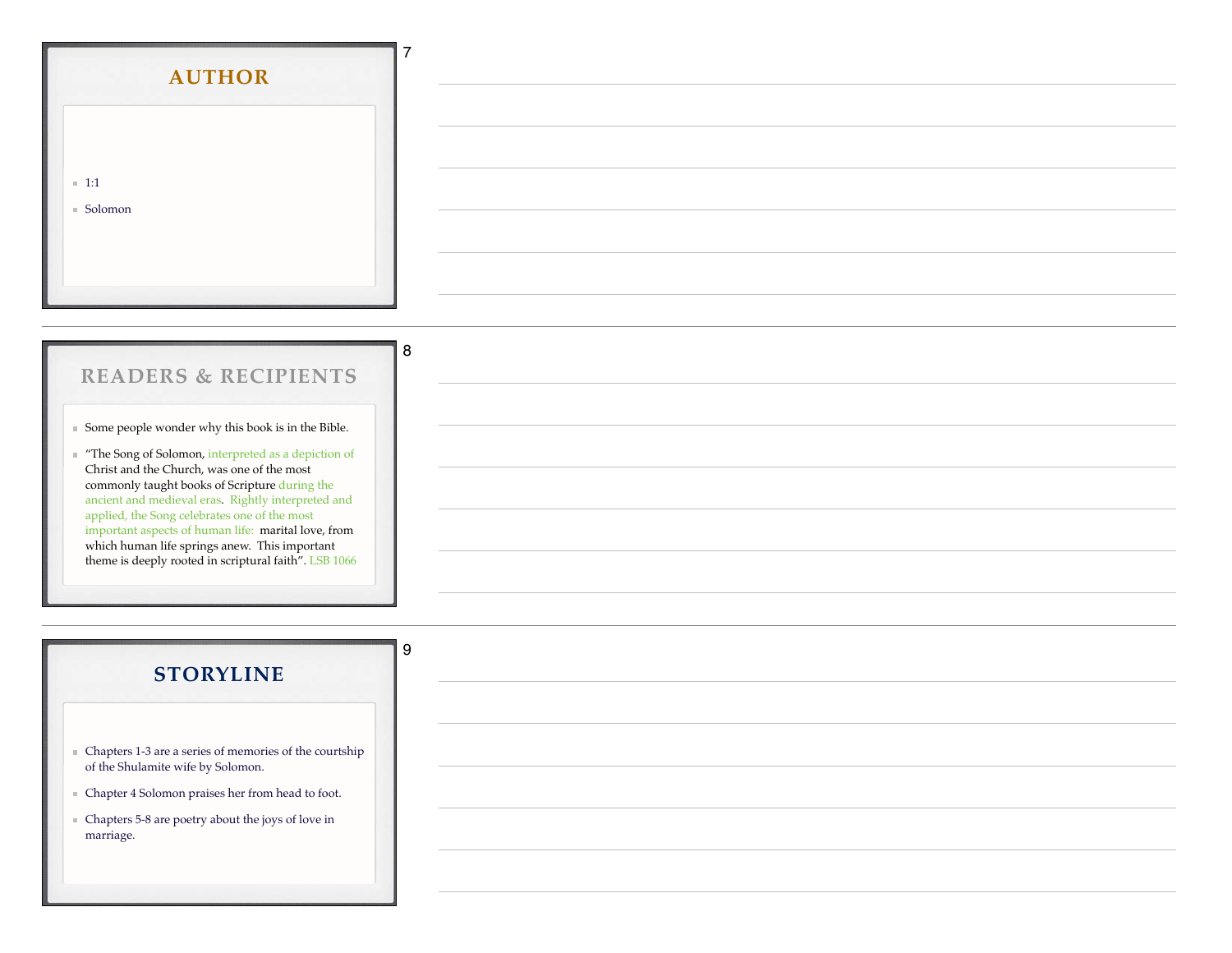| Major OT Themes found in this Book: 10                                              |  |
|-------------------------------------------------------------------------------------|--|
| 1. God is Love                                                                      |  |
| 2. God Creates                                                                      |  |
| rael (we) are supposed to be God's Obedient Serval                                  |  |
| Israel (we) are Sinful                                                              |  |
| $\mathsf{God}$ is Angry with His People for Rejecting Him                           |  |
| od Forgives and Blesses those who Follow Him<br>rael (we) are God's Chosen Examples |  |
| God Speaks through His Prophets L                                                   |  |
| 9. God is Always with His People                                                    |  |
|                                                                                     |  |
| 11. God Keeps His Promises                                                          |  |
| 12. Israel (we) are Redeemed and Restored by the Blood of Christ                    |  |
|                                                                                     |  |
| . Israel (we) will Inherit the Kingdom of God                                       |  |

## **THEOLOGICAL CONTRIBUTION**

11

- ы "The great message of the Song of Solomon is the beauty of love between a man and a woman as experienced in the relationship of marriage." ...Marriage is a natural and proper part of God's plan, reflecting his purpose for the human race. (CBH 116)
- Authentic love is possible in the world because God brought love into being and planted that emotion in the hearts of people. We should remember that love which we share for each other is not a product of human goodness, but the love of God working in our lives. (CBH 116)

All love comes from God.

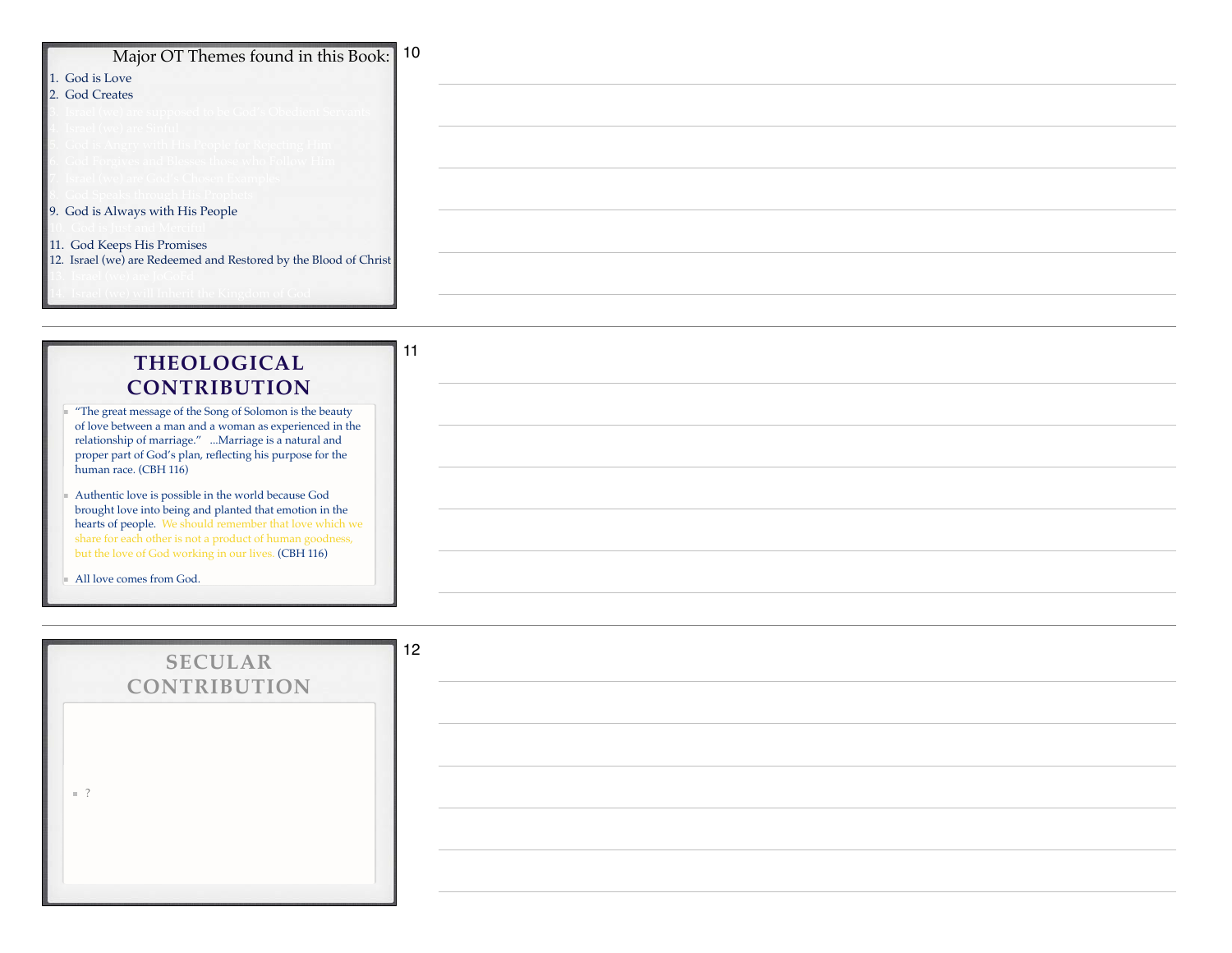| <b>KEY VERSE</b>                                                                                                                                                        | 13 |
|-------------------------------------------------------------------------------------------------------------------------------------------------------------------------|----|
|                                                                                                                                                                         |    |
| $\blacksquare$ 7:10                                                                                                                                                     |    |
| $\equiv$ Copy it.                                                                                                                                                       |    |
| $\hspace{0.1mm}$ "I am my beloved's, and his desire is for me."<br>ESV<br>"Thanks be to God that He does not forsake us when<br>our hearts or thoughts stray." LSB 1075 |    |
|                                                                                                                                                                         |    |

| REQUIRED READING                     | 14 |
|--------------------------------------|----|
|                                      |    |
|                                      |    |
| $\blacksquare$ Chapter 3, and 4: 1-4 |    |
|                                      |    |
|                                      |    |
|                                      |    |

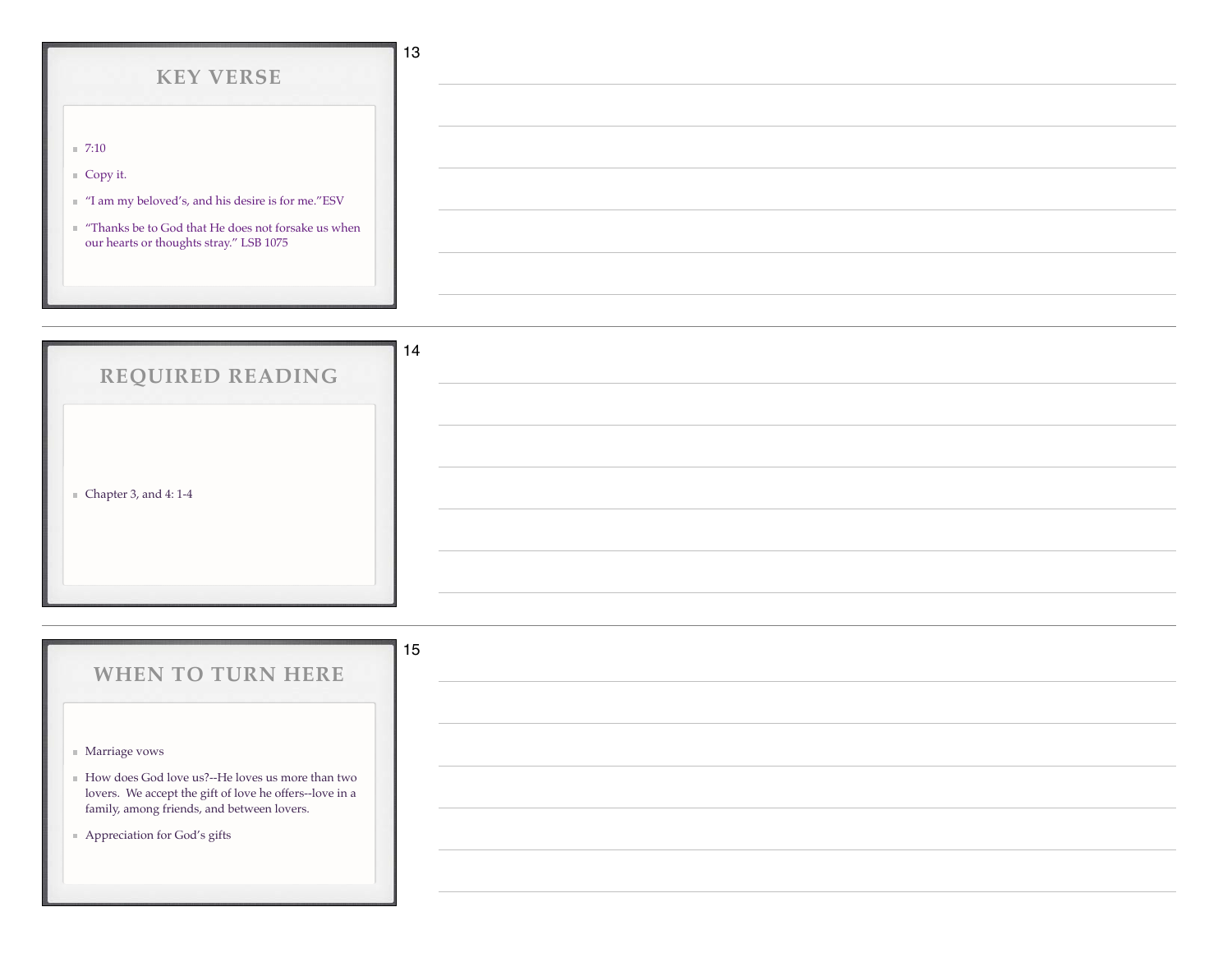| <b>LUTHER SAYS:</b>                                                                                                                                                                                    | 16 |
|--------------------------------------------------------------------------------------------------------------------------------------------------------------------------------------------------------|----|
| This book "is a song of praise, in which Solomon<br>praises God for obedience, as for a gift of<br>GodWhere there is obedience and good governing<br>there God dwells, he kisses and embraces his dear |    |
| bride with his word, which is the kiss of his lips".<br>(LSB 1066)                                                                                                                                     |    |
|                                                                                                                                                                                                        |    |
|                                                                                                                                                                                                        |    |



## **LIFE LESSONS FROM SONG OF SONGS**

18

"As you read the Song of Solomon consider this: if earthly love and life are so wondrous and stirring, how much more wonderful will eternal love and life be?" (LSB 1066) We have trouble comparing earth and heaven, but in this book, this is a main theme. In your imagination, how does earth compare to heaven?

Revelation 21; Isaiah 6; Acts 7:54-60; Psalm 11?